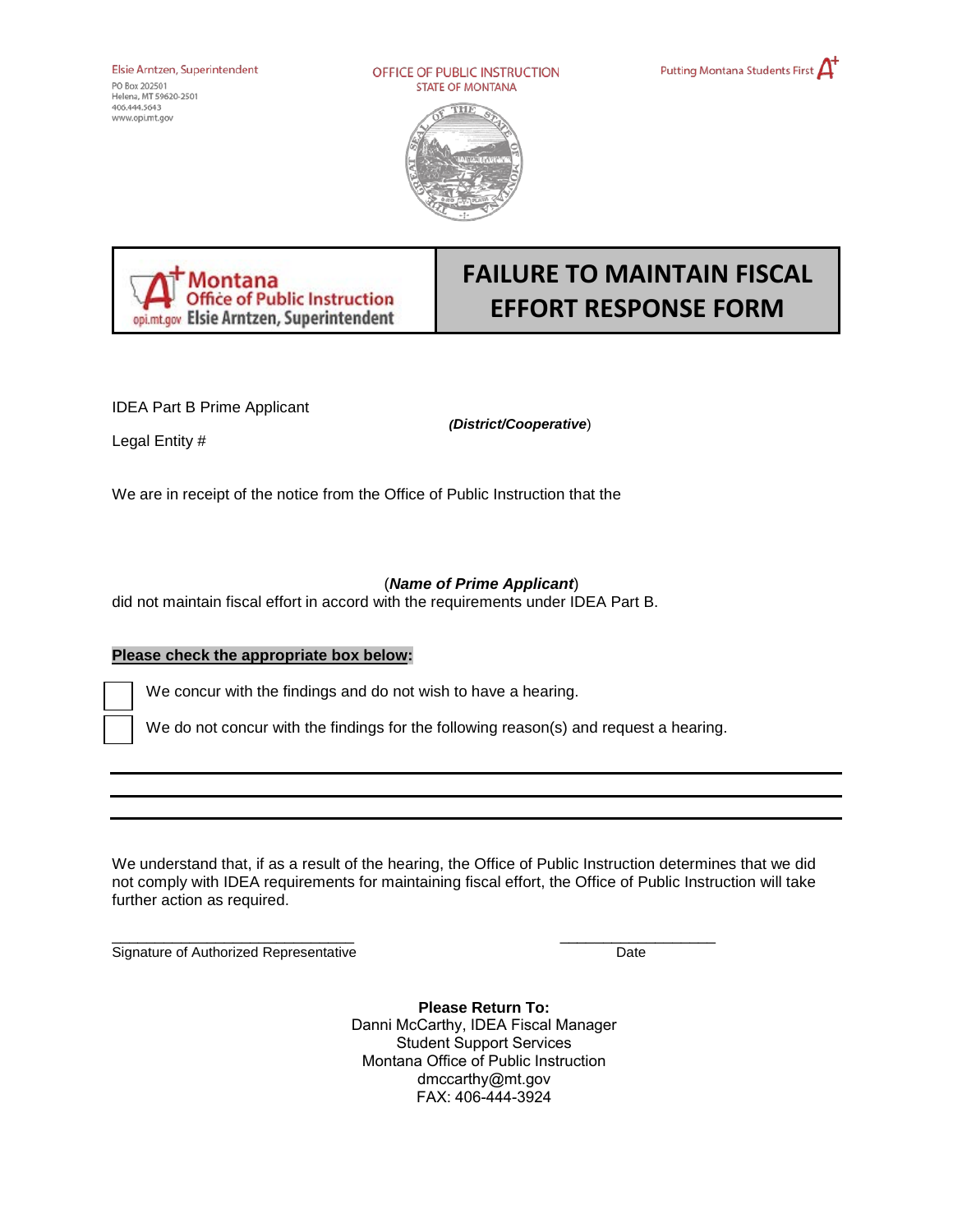Elsie Arntzen, Superintendent

PO Box 20250 I Helena, MT 59620-2501 406.444.5643 **www.opi.mt.9ov** 

OFFICE OF PUBLIC INSTRUCTION STATE OF MONTANA





### **IDEA REGULATIONS WHICH APPLY TO MAINTENANCE OF FISCAL EFFORT**

#### **300.203 Maintenance of effort**.

 (a) General. Except as provided in 300.204 and 300.205, funds provided to an LEA under Part B of the Act **must** not be used to reduce the level of expenditures for the education of children with disabilities made by the LEA from local funds below the level of those expenditures for the preceding fiscal year.

(b) Standard.

 award for a fiscal year if the LEA budgets, for the education of children with disabilities, at least the purpose from the same source for the most recent prior year for which information is available: (1) Except as provided in paragraph (b)(2) of this section, the SEA **must** determine that an LEA complies with paragraph (a) of this section for purposes of establishing the LEA's eligibility for an same total or per capita amount from either of the following sources as the LEA spent for that

- (i) Local funds only.
- (ii) The combination of State and local funds.

 the same, either in total or per capita, as the amount it spent for that purpose in the most recent fiscal (2) An LEA that relies on paragraph (b)(1)(i) of this section for any fiscal year must ensure that the amount of local funds it budgets for the education of children with disabilities in that year is at least year for which information is available and the standard in paragraph (b)(1)(i) of this section was used to establish its compliance with this section.

(3) The SEA may not consider any expenditures made from funds provided by the Federal Government for which the SEA is required to account to the Federal Government or for which the LEA is required to account to the Federal Government directly or through the SEA in determining an LEA's compliance with the requirement in paragraph (a) of this section.

#### **300.204 Exception to maintenance of effort.**

 under Part B of the Act below the level of those expenditures for the preceding fiscal year if the reduction Notwithstanding the restriction in 300.203(a), an LEA may reduce the level of expenditures by the LEA is attributable to any of the following:

(a) The voluntary departure, by retirement or otherwise, or departure for just cause, of special education or related services personnel.

(b) A decrease in the enrollment of children with disabilities.

 (c) The termination of the obligation of the agency, consistent with this part, to provide a program of special education to a particular child with a disability that is an exceptionally costly program, as determined by the SEA, because the child--

(1) Has left the jurisdiction of the agency;

(2) Has reached the age at which the obligation of the agency to provide FAPE to the child has terminated; or

(3) No longer needs the program of special education.

(d) The termination of costly expenditures for long-term purchases, such as the acquisition of equipment or the construction of school facilities.